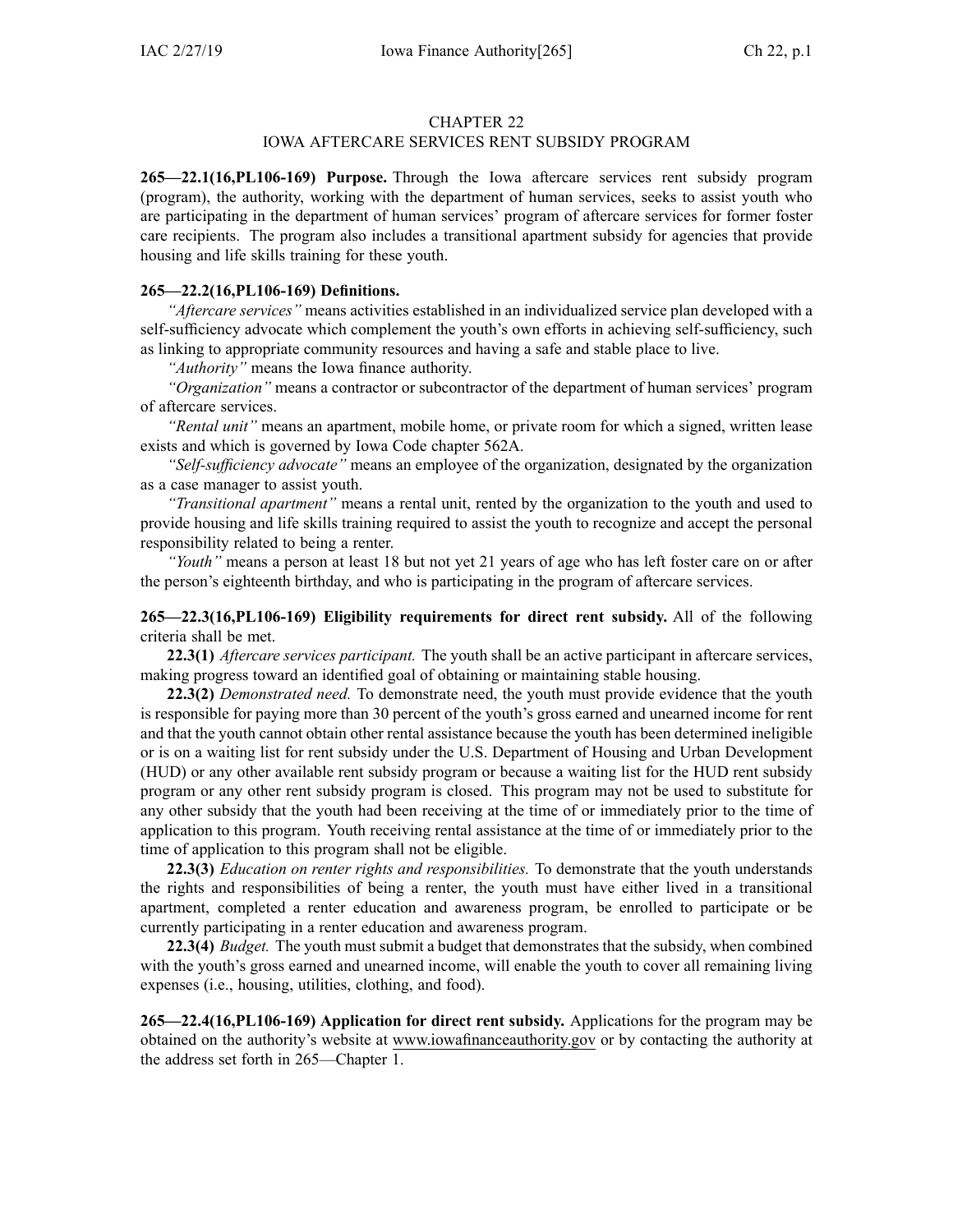**22.4(1)** *Application process.* The application for aftercare rent subsidy and <sup>a</sup> monthly budget form must be completed, verified by the self-sufficiency advocate and submitted to the authority by the youth's self-sufficiency advocate. The application and referenced forms will require the following information:

*a.* The youth's estimated monthly gross earned and unearned income for the 12 months following application.

*b.* Written evidence from sources of local rental assistance available in the youth's community that the youth has applied for that rental assistance and that the youth has been determined ineligible or placed on <sup>a</sup> waiting list for that rental assistance, or that the waiting list is closed.

*c.* The amount of the total rent for the rental unit.

- *d.* Number of bedrooms in the rental unit.
- *e.* Names of the people who are on, or will be on, the lease.
- *f.* Number of the youth's minor dependents.

*g.* Evidence that the youth has lived in <sup>a</sup> transitional apartment, completed <sup>a</sup> renter education and awareness program, or is enrolled to participate or is currently participating in <sup>a</sup> renter education and awareness program.

*h.* Date of the youth's birth.

**22.4(2)** *Date of application.* The date of the application shall be the date the completed application is received by the authority. Any applications received after <sup>a</sup> monthly paymen<sup>t</sup> calculation will not receive <sup>a</sup> subsidy paymen<sup>t</sup> until the next succeeding paymen<sup>t</sup> cycle after approval of the application. No back paymen<sup>t</sup> for rent will be paid.

**22.4(3)** *Payment determination.* The self-sufficiency advocate shall be notified by the authority on or about the date that the authority calculates the paymen<sup>t</sup> for that month as to whether the youth's application has been approved.

**22.4(4)** *Waiting list.* After funds available for this program are committed, the authority shall deny pending applications.

*a.* Youth not awarded funding who meet the eligibility requirements shall be placed on <sup>a</sup> statewide waiting list according to the order in which the completed applications were received by the authority. In the event that more than one application is received at one time, the youth shall be entered on the waiting list on the basis of the day of the youth's birthday, lowest number being first on the waiting list. Any subsequent tie shall be decided by the month of birth, with January being month one.

*b.* The self-sufficiency advocate shall be notified of the waiting list decision on or about the date that the authority calculates the paymen<sup>t</sup> for that month. The notice shall state that the youth meets eligibility requirements but no funds are available and that the youth shall be placed on the waiting list.

*c.* When funding allows additional youth to be added to the program, they shall be taken from the statewide waiting list, and their eligibility shall be redetermined at that time. An application packet, which includes instructions and necessary forms for verification of continuing eligibility, shall be sent to the self-sufficiency advocate for completion, with such application to be returned to the authority within time lines specified by the authority. If the signed application and verification of continuing eligibility are not received by the time line specified by the authority, the youth's name shall be dropped from consideration for receipt of the rent subsidy payment.

### **265—22.5(16,PL106-169) Amount of rent subsidy.**

**22.5(1)** *Use of subsidy.* Assistance shall be used for rental expense directly related to the youth's lease of <sup>a</sup> rental unit. The monthly paymen<sup>t</sup> shall be for <sup>a</sup> rental unit with one bedroom or <sup>a</sup> proportionate share of rental costs in units containing more than one bedroom. An exception for additional bedrooms will be made for minor dependents residing in the rental unit.

**22.5(2)** *Subsidy amount.* The subsidy amount is the difference, not to exceed \$350, between:

The lesser of the actual rent or fair market rent under guidelines of the applicable HUD low-rent housing program in the county where the youth's residence is located, and

*b.* Thirty percen<sup>t</sup> of the youth's monthly gross earned and unearned income.

**22.5(3)** *Monthly payment.* So long as funds remain and eligibility requirements of this chapter continue to be met, the organization shall receive an ongoing monthly paymen<sup>t</sup> on behalf of the youth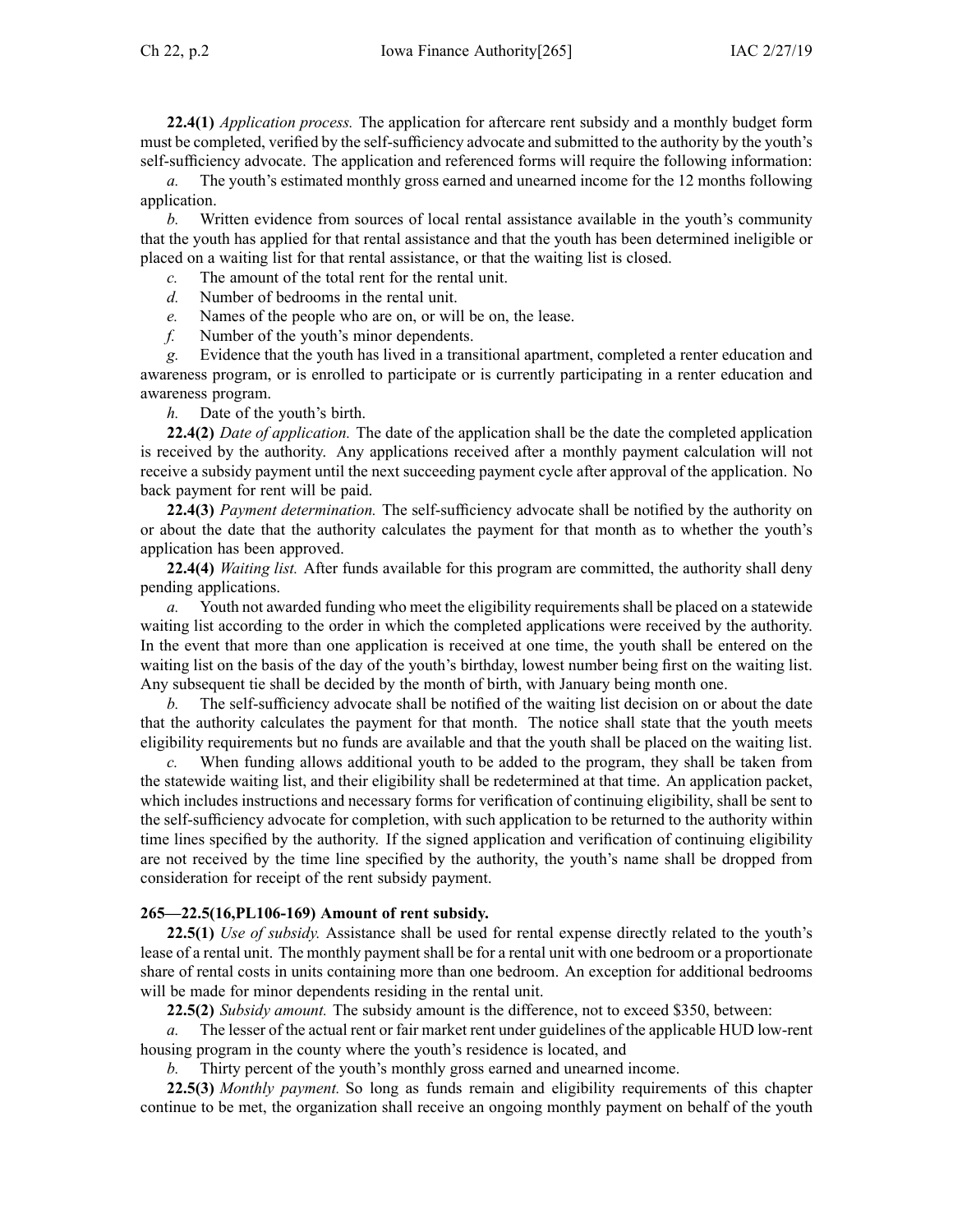approved for rent subsidy. The monthly paymen<sup>t</sup> will equal the amount determined pursuan<sup>t</sup> to subrule  $22.5(2)$ .

## **265—22.6(16,PL106-169) Redetermination of direct rent subsidy eligibility.**

**22.6(1)** *Time of completion.* A redetermination of eligibility for direct rent subsidy payments shall be completed:

*a.* At least once every 12 months.

*b.* When <sup>a</sup> change in circumstances occurs that affects eligibility requirements of rule [265—22.3](https://www.legis.iowa.gov/docs/iac/rule/265.22.3.pdf)(16,PL106-169).

*c.* If the youth moves from the rental unit stated on the application.

*d.* When there is <sup>a</sup> change in income.

*e.* When there is <sup>a</sup> change in the names of the people on the lease or number of minor dependents.

*f.* When there is an unapproved person residing in the rental unit.

*g.* If the youth failsto complete the renter education and awareness program within the time period stated in the application.

**22.6(2)** *Review packet.* The authority shall send <sup>a</sup> review packet, which shall include instructions and necessary forms for verification of continuing eligibility, to the youth's self-sufficiency advocate at least 60 calendar days before the deadline date for annual redetermination of eligibility.

*a.* The self-sufficiency advocate shall submit the completed forms to the authority.

*b.* If the authority does not receive the completed forms verifying continued eligibility by the stated deadline, the youth's subsidy shall be terminated.

# **265—22.7(16,PL106-169) Termination of rent subsidy payments.**

**22.7(1)** *Reasons for termination.* The rent subsidy shall terminate at the end of the month in which any of the following occurs, and <sup>a</sup> notice shall be sent to the self-sufficiency advocate which states the reason for the termination:

*a.* The youth does not meet one or more of the eligibility criteria listed in rule [265—22.3](https://www.legis.iowa.gov/docs/iac/rule/265.22.3.pdf)(16,PL106-169).

*b.* The youth does not meet the youth's obligations and personal responsibility as <sup>a</sup> renter, as determined by the youth's self-sufficiency advocate.

*c.* No additional uncommitted funds are available for the rent subsidy program.

**22.7(2)** *Reporting of changes.* The youth is required to repor<sup>t</sup> to the youth's self-sufficiency advocate within ten calendar days any changes which may affect eligibility. Failure to do so may result in termination of the subsidy. The self-sufficiency advocate shall inform the authority of changes upon the advocate's discovery of such information.

22.7(3) *Insufficient funding*. If funds are not sufficient to cover payments for all youth on the subsidy, youth shall be terminated from the subsidy in the inverse order in which they began receiving payments, i.e., the last youth to be added to the subsidy being the first youth to be removed. The youth terminated shall move back to the waiting list with the original application date dictating the youth's position on the waiting list, as stated in subrule [22.4\(4\)](https://www.legis.iowa.gov/docs/iac/rule/265.22.4.pdf).

**265—22.8(16,PL106-169) Eligibility requirements for transitional apartment subsidy.** All of the following criteria shall be met:

**22.8(1)** The participating organization shall be <sup>a</sup> contractor or subcontractor of the department of human services' program of aftercare services.

**22.8(2)** The organization shall submit <sup>a</sup> statement to the authority that the transitional apartment will be used to provide housing and life skills training to assist youth to recognize and accep<sup>t</sup> their personal responsibility related to being <sup>a</sup> renter.

**22.8(3)** The organization will lease or sublease the apartment to qualified aftercare services participants who have left foster care on or after their eighteenth birthday.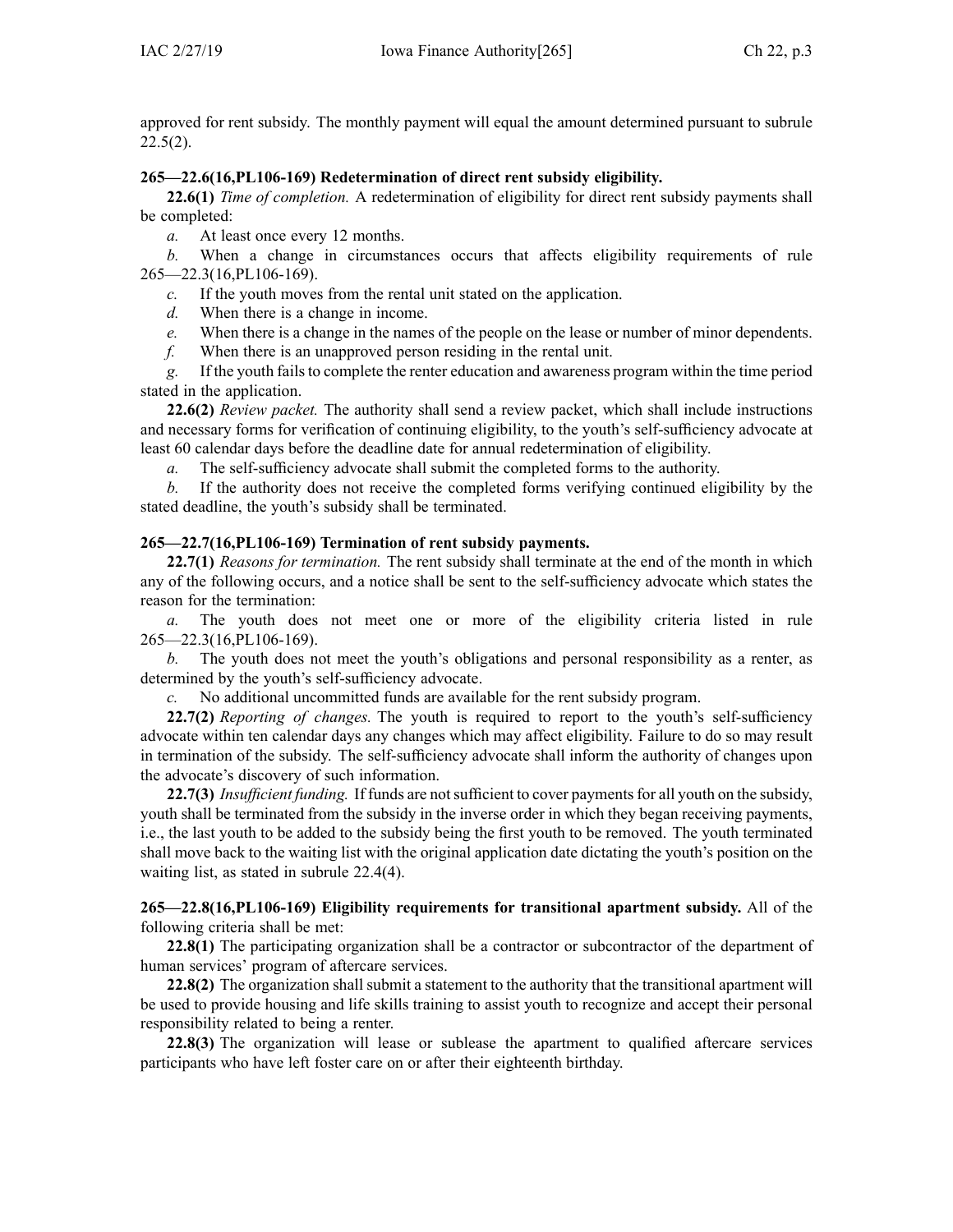**265—22.9(16,PL106-169) Application for transitional apartment subsidy.** Applications for the transitional apartment subsidy may be obtained on the authority's website or by contacting the authority at the address set forth in [265—Chapter](https://www.legis.iowa.gov/docs/iac/chapter/265.1.pdf) 1. The organization shall submit the completed aftercare transitional apartment application, which must include <sup>a</sup> written narrative of the plan specified in subrule [22.8\(2\)](https://www.legis.iowa.gov/docs/iac/rule/265.22.8.pdf).

**265—22.10(16,PL106-169) Amount of transitional apartment subsidy.** The amount of transitional apartment subsidy is based on the lesser of the actual rent or 100 percen<sup>t</sup> of the fair market rent under guidelines of the applicable HUD low-rent housing program in the county where the rental unit islocated.

**265—22.11(16,PL106-169) Redetermination of transitional apartment subsidy eligibility.** A redetermination of eligibility for transitional apartment subsidy payments shall be completed:

1. At least once every 12 months.

2. When <sup>a</sup> change in circumstances occurs that affects eligibility requirements of rule 265—22.8(16,PL106-169).

### **265—22.12(16,PL106-169) Termination of transitional apartment subsidy payments.**

**22.12(1)** *Reasons for termination.* The rent subsidy shall terminate at the end of the month in which any of the following occurs, and <sup>a</sup> notice shall be sent to the participating organization which states the reason for the termination:

*a.* The organization no longer meets the eligibility criteria listed in rule [265—22.8\(](https://www.legis.iowa.gov/docs/iac/rule/265.22.8.pdf)16, PL106-169).

*b.* No additional unobligated funds are available for the transitional apartment subsidy program.

**22.12(2)** *Reporting of changes.* The organization shall repor<sup>t</sup> to the authority any changes which may affect eligibility. Failure to do so may result in termination of the subsidy.

**265—22.13(16,PL106-169) Fraudulent practices relating to the aftercare rent subsidy program.** If <sup>a</sup> youth, self-sufficiency advocate, or organization knowingly makes or causes to be made <sup>a</sup> false statement or representation or knowingly fails to repor<sup>t</sup> to the authority any change in circumstances affecting the youth's or organization's eligibility for financial assistance under this chapter, the authority may require repaymen<sup>t</sup> of the amount that was paid to or on behalf of the youth or organization while the youth or organization was ineligible, as <sup>a</sup> condition of continued participation in the program.

### **265—22.14(16,PL106-169) Appeals.**

**22.14(1)** An applicant whose application has been timely filed may appeal the authority's decision by filing <sup>a</sup> written notice of appeal within 14 days of the decision before the Iowa finance authority at the address set forth in rule 265—1.3(16). The notice of appeal must actually be received at that address within the time frame specified in order to be considered timely.

**22.14(2)** The notice of appeal shall state the grounds upon which the applicant challenges the decision.

**22.14(3)** An appeal shall be heard by the executive director of the Iowa finance authority. The executive director shall gran<sup>t</sup> the appellant reasonable opportunity to gather information and inquire as to why the decision in question was made. The executive director shall allow the appellant to presen<sup>t</sup> all the relevant facts supporting the appellant's position. Such presentation shall be held not later than 30 days after the filing of an appeal, unless the parties agree to hold the presentation on <sup>a</sup> later date.

**22.14(4)** Within 7 days of the presentation, the executive directorshall issue <sup>a</sup> written decision which clearly states whether or not the authority's decision was appropriate. Such decision shall be delivered to the appellant and the board of directors of the authority.

**22.14(5)** If the executive director determines that the authority's decision was not appropriate, the executive director shall recommend to the authority's board <sup>a</sup> proper remedy.

**22.14(6)** Final agency action. After receiving <sup>a</sup> written decision from the executive director, the board must either approve or decline to approve the executive director's recommendation no later than the next regularly scheduled board meeting. Such action by the board shall be the final decision of the agency.